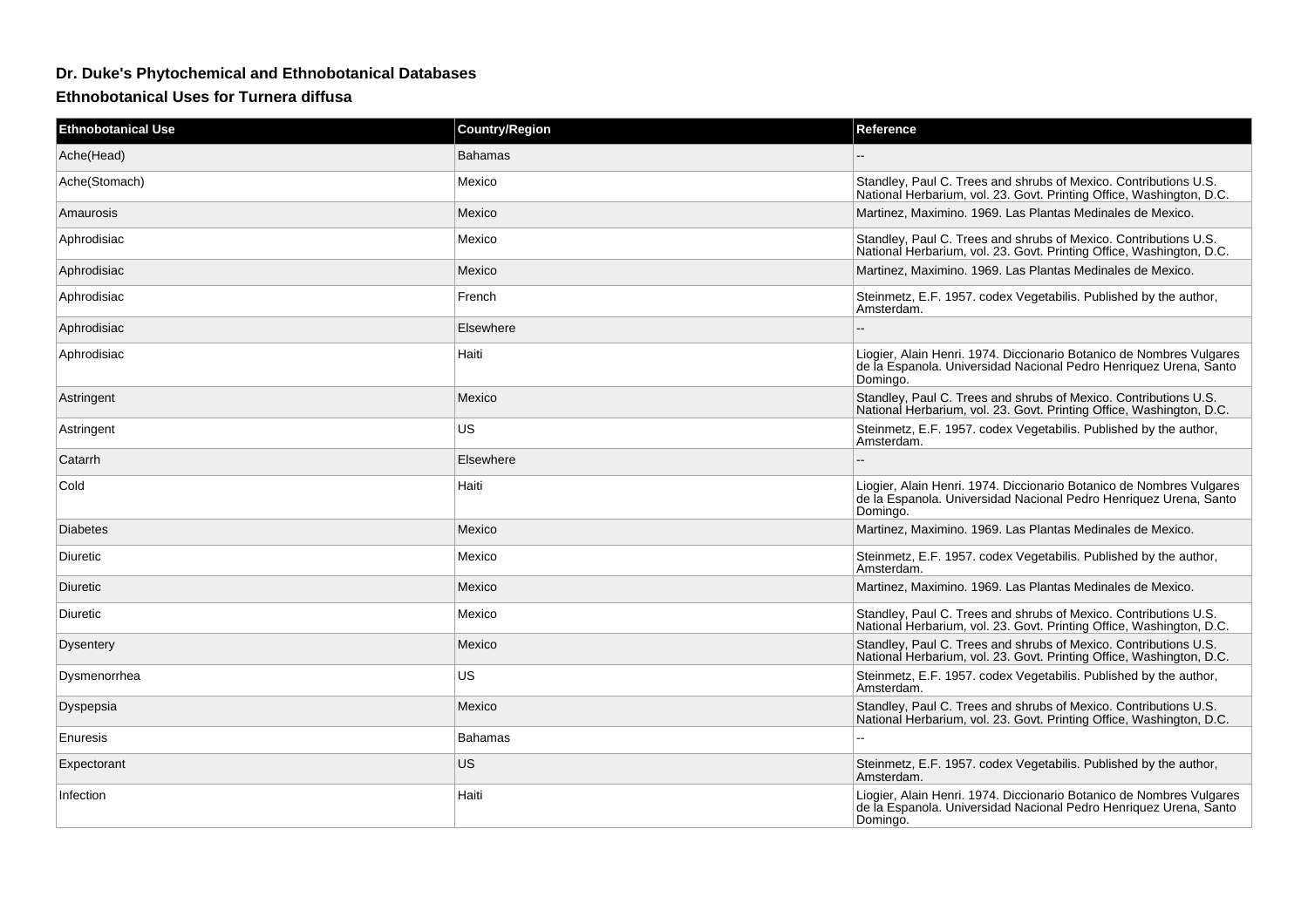| <b>Ethnobotanical Use</b> | <b>Country/Region</b> | Reference                                                                                                                                             |
|---------------------------|-----------------------|-------------------------------------------------------------------------------------------------------------------------------------------------------|
| <b>Intestine</b>          | Haiti                 | Liogier, Alain Henri. 1974. Diccionario Botanico de Nombres Vulgares<br>de la Espanola. Universidad Nacional Pedro Henriquez Urena, Santo<br>Domingo. |
| Intestine                 | Mexico                | Standley, Paul C. Trees and shrubs of Mexico. Contributions U.S.<br>National Herbarium, vol. 23. Govt. Printing Office, Washington, D.C.              |
| Kidney                    | US                    | Steinmetz, E.F. 1957. codex Vegetabilis. Published by the author,<br>Amsterdam.                                                                       |
| Laxative                  | Elsewhere             |                                                                                                                                                       |
| Laxative                  | <b>US</b>             | Steinmetz, E.F. 1957. codex Vegetabilis. Published by the author,<br>Amsterdam.                                                                       |
| Lequeur                   | Mexico                | Standley, Paul C. Trees and shrubs of Mexico. Contributions U.S.<br>National Herbarium, vol. 23. Govt. Printing Office, Washington, D.C.              |
| Liqueur                   | Haiti                 | Liogier, Alain Henri. 1974. Diccionario Botanico de Nombres Vulgares<br>de la Espanola. Universidad Nacional Pedro Henriquez Urena, Santo<br>Domingo. |
| Malaria                   | Mexico                | Standley, Paul C. Trees and shrubs of Mexico. Contributions U.S.<br>National Herbarium, vol. 23. Govt. Printing Office, Washington, D.C.              |
| <b>Nerves</b>             | Mexico                | Martinez, Maximino. 1969. Las Plantas Medinales de Mexico.                                                                                            |
| Nervine                   | Spanish               | Steinmetz, E.F. 1957. codex Vegetabilis. Published by the author,<br>Amsterdam.                                                                       |
| Panacea                   | Mexico                | Altschul, Siri Von Reis. 1973. Drugs and foods from little-known plants.<br><b>Harvard Univ. Press</b>                                                |
| Paralysis                 | Mexico                | Standley, Paul C. Trees and shrubs of Mexico. Contributions U.S.<br>National Herbarium, vol. 23. Govt. Printing Office, Washington, D.C.              |
| Renitis                   | Mexico                | Standley, Paul C. Trees and shrubs of Mexico. Contributions U.S.<br>National Herbarium, vol. 23. Govt. Printing Office, Washington, D.C.              |
| Stimulant                 | Elsewhere             | $\sim$                                                                                                                                                |
| Stimulant                 | US                    | Steinmetz, E.F. 1957. codex Vegetabilis. Published by the author,<br>Amsterdam.                                                                       |
| Syphilis                  | Mexico                | Standley, Paul C. Trees and shrubs of Mexico. Contributions U.S.<br>National Herbarium, vol. 23. Govt. Printing Office, Washington, D.C.              |
| Tea                       | Dominican Republic    | Liogier, Alain Henri. 1974. Diccionario Botanico de Nombres Vulgares<br>de la Espanola. Universidad Nacional Pedro Henriquez Urena, Santo<br>Domingo. |
| Tonic                     | US                    | Steinmetz, E.F. 1957. codex Vegetabilis. Published by the author,<br>Amsterdam.                                                                       |
| Tonic                     | Mexico                | Altschul, Siri Von Reis. 1973. Drugs and foods from little-known plants.<br><b>Harvard Univ. Press</b>                                                |
| Tonic                     | Mexico                | Standley, Paul C. Trees and shrubs of Mexico. Contributions U.S.<br>National Herbarium, vol. 23. Govt. Printing Office, Washington, D.C.              |
| Tonic                     | Haiti                 | Liogier, Alain Henri. 1974. Diccionario Botanico de Nombres Vulgares<br>de la Espanola. Universidad Nacional Pedro Henriquez Urena, Santo<br>Domingo. |
| Tonic                     | Mexico                | Martinez, Maximino. 1969. Las Plantas Medinales de Mexico.                                                                                            |